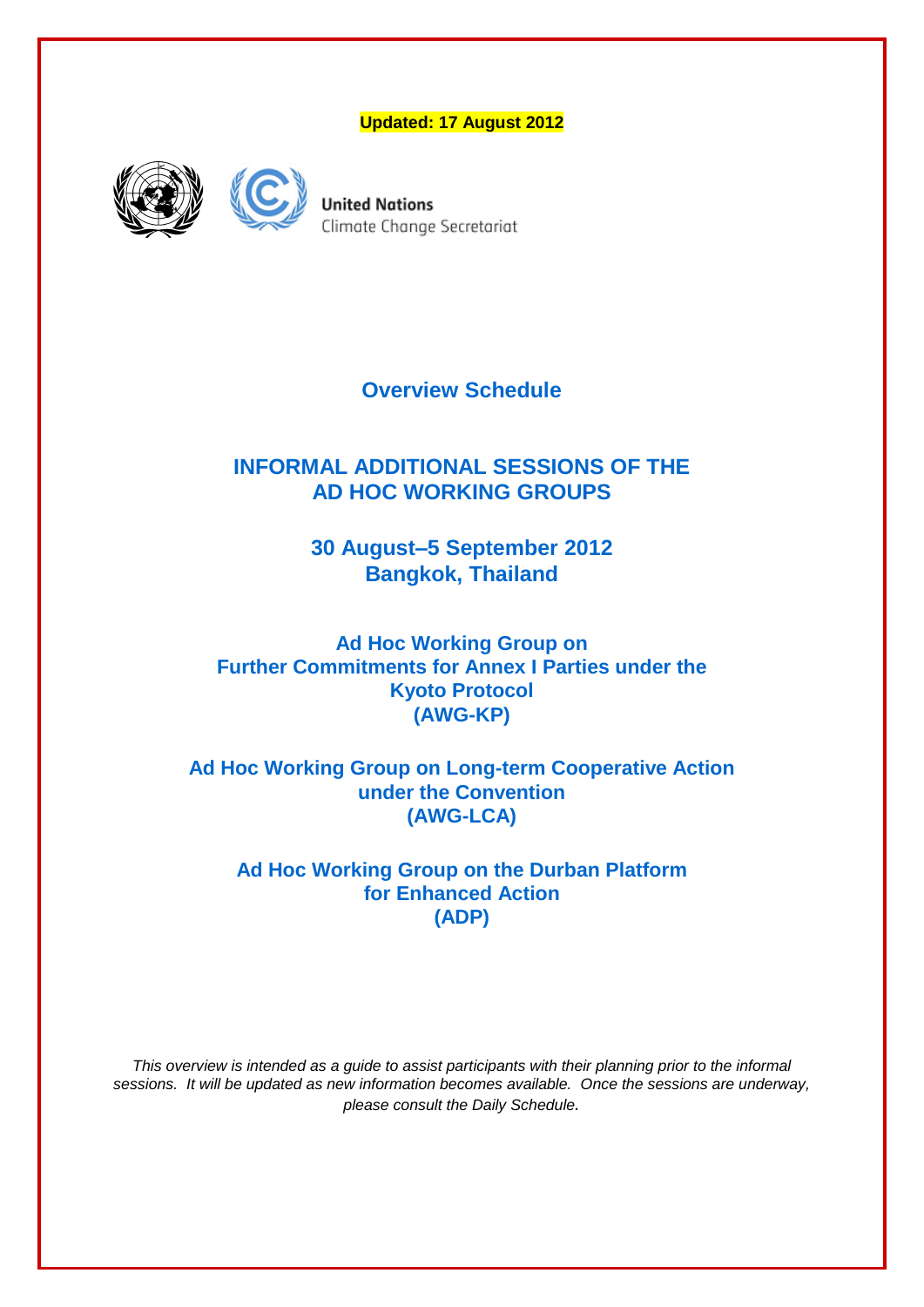## **Related meetings:**

- Meeting of the Least Developed Countries (24–25 August)
- Meeting of the Small Island Developing States (26–27 August)
- Meeting of the African Group (26-27 August)
- Meeting of the G-77 and China (28-29 August)

### **Venue**

United Nations Conference Centre UNESCAP, Rajdamnern Nok Avenue Bangkok 10200, Thailand

| <b>Thursday, 30 August</b>                                                                                                                                                                                 |                                                                                                                                                                                                               |  |
|------------------------------------------------------------------------------------------------------------------------------------------------------------------------------------------------------------|---------------------------------------------------------------------------------------------------------------------------------------------------------------------------------------------------------------|--|
| 10:00 am to 1:00 pm                                                                                                                                                                                        |                                                                                                                                                                                                               |  |
| <b>AWG-KP</b>                                                                                                                                                                                              |                                                                                                                                                                                                               |  |
| Opening informal plenary                                                                                                                                                                                   | Workshop on financing options for the full implementation<br>of results-based actions relating to REDD-plus, including                                                                                        |  |
| <b>AWG-LCA</b>                                                                                                                                                                                             | modalities and procedures for financing these results-<br>based actions                                                                                                                                       |  |
| Opening informal plenary                                                                                                                                                                                   |                                                                                                                                                                                                               |  |
| <b>ADP</b>                                                                                                                                                                                                 | Informal groups                                                                                                                                                                                               |  |
| Opening informal plenary                                                                                                                                                                                   |                                                                                                                                                                                                               |  |
| <b>Lunch break</b>                                                                                                                                                                                         |                                                                                                                                                                                                               |  |
| 3:00 pm to 6:00 pm                                                                                                                                                                                         |                                                                                                                                                                                                               |  |
| Informal groups                                                                                                                                                                                            | Workshop on financing options for the full implementation<br>of results-based actions relating to REDD-plus, including<br>modalities and procedures for financing these results-<br>based actions (continued) |  |
| <b>Reception</b><br>A reception hosted by the Government of Thailand will take place from 18:30 to 21:00 in the lobby area of<br>the first floor at UNCC Hall.<br>All conference participants are invited. |                                                                                                                                                                                                               |  |
| Friday, 31 August                                                                                                                                                                                          |                                                                                                                                                                                                               |  |
| 10:00 am to 1:00 pm                                                                                                                                                                                        |                                                                                                                                                                                                               |  |
| Informal groups                                                                                                                                                                                            | Workshop on a framework for various approaches                                                                                                                                                                |  |
| <b>Lunch break</b>                                                                                                                                                                                         |                                                                                                                                                                                                               |  |
| 3:00 pm to 6:00 pm                                                                                                                                                                                         |                                                                                                                                                                                                               |  |
| Informal groups                                                                                                                                                                                            | Workshop on the new market-based mechanism                                                                                                                                                                    |  |